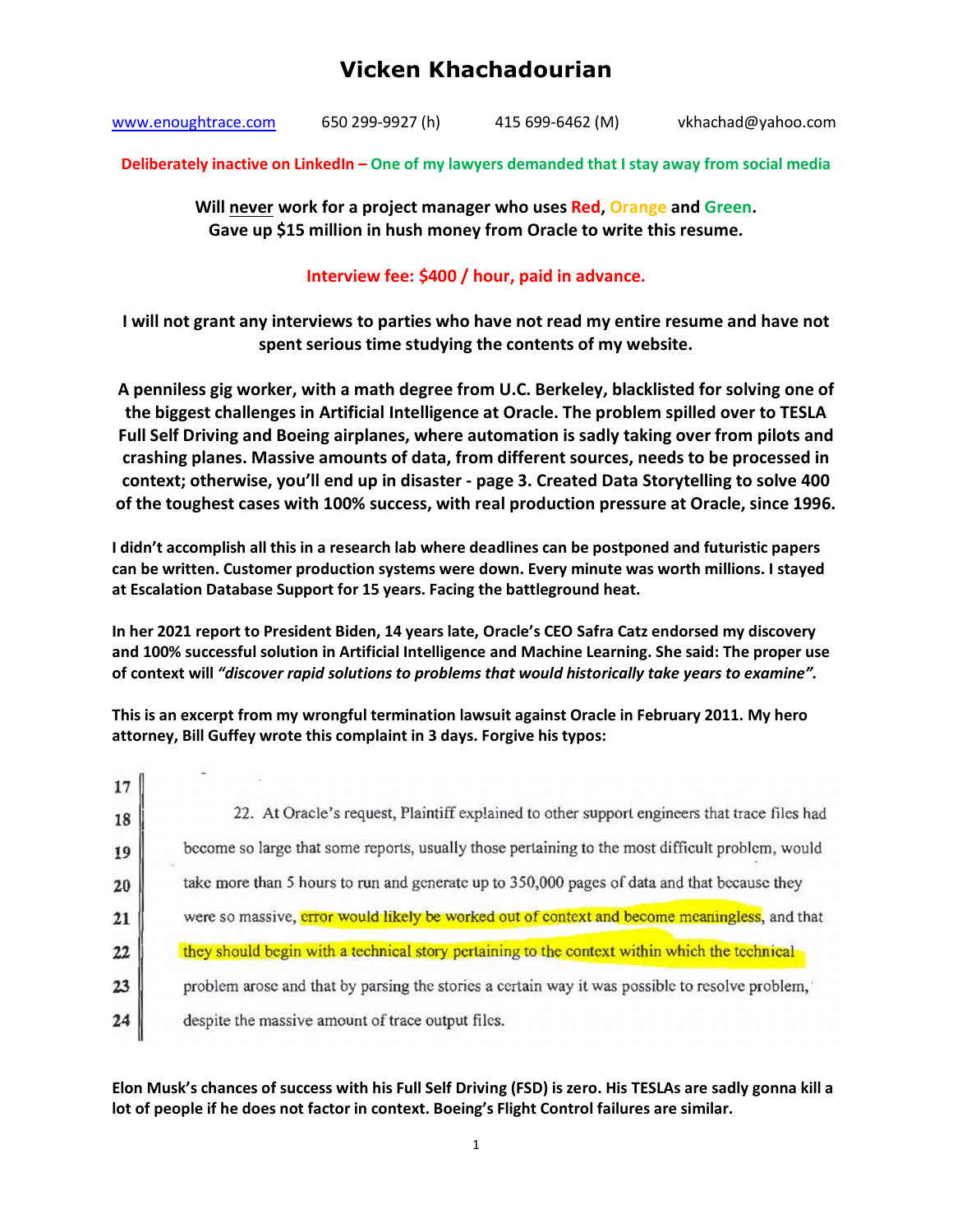**Elon Musk is criticizing President Biden's Build Back Better infrastructure bill. Without intelligent streets and inter-vehicle communication, he won't succeed. Oracle's Larry Ellison is on TESLA's board. A 2.5 year internal investigation proved that the highest level executives at Oracle know that processing massive amounts of machine learning data without context will result in disaster. Oracle also knows of my 100% success, when I sifted through literally millions of lines of trace file content, from sometimes 1000's of trace files, solving problems in lightning speed.** 

From President Biden's National Security Commission on Artificial Intelligence - Final Report, signed by Oracle's Safra Catz

# **Final Report**

## National Security Commission on Artificial Intelligence

Advances in Reasoning. In comparison to humans, even our most capable current AI systems lack what one might think of as "commonsense reasoning." Efforts are underway to create systems that can generalize knowledge and translate learning across domains. An AI system endowed with commonsense reasoning could effectively model the human ability to make and exploit presumptions about the physical properties, purpose, intentions, and behavior of people and objects and thereby characterize the probable consequences of an action or interaction. Advancements in categorization, in creating generalized structured ontologies, and in language understanding will drive the ability for machines to learn while understanding context and content and allow people to discover rapid solutions to problems that would historically take years to examine.<sup>22</sup> This research promises to pave the way for more explainable AI along with greater ability to detect and mitigate bias, which will be essential to improving trustworthiness of these more general AI technologies.<sup>28</sup>

**The image above is from Presidents Trump and Biden's National Security Commission on Artificial Intelligence. Oracle's CEO Safra Catz signed it in 2021. She and the Commission are 10 years late. Not a single one of them has matched my success. Safra Catz is 14 years late, because by 2007 Oracle knew about my discovery at executive levels. I wonder where she got the idea about the role of context. Could it be the 2.5 year context-investigation that Oracle conducted in 2005 – 2008? The commissioners have garnered the attention of the Secretaries of Defense, State and Commerce, as well as President Biden's National Security Advisor, Jake Sullivan.**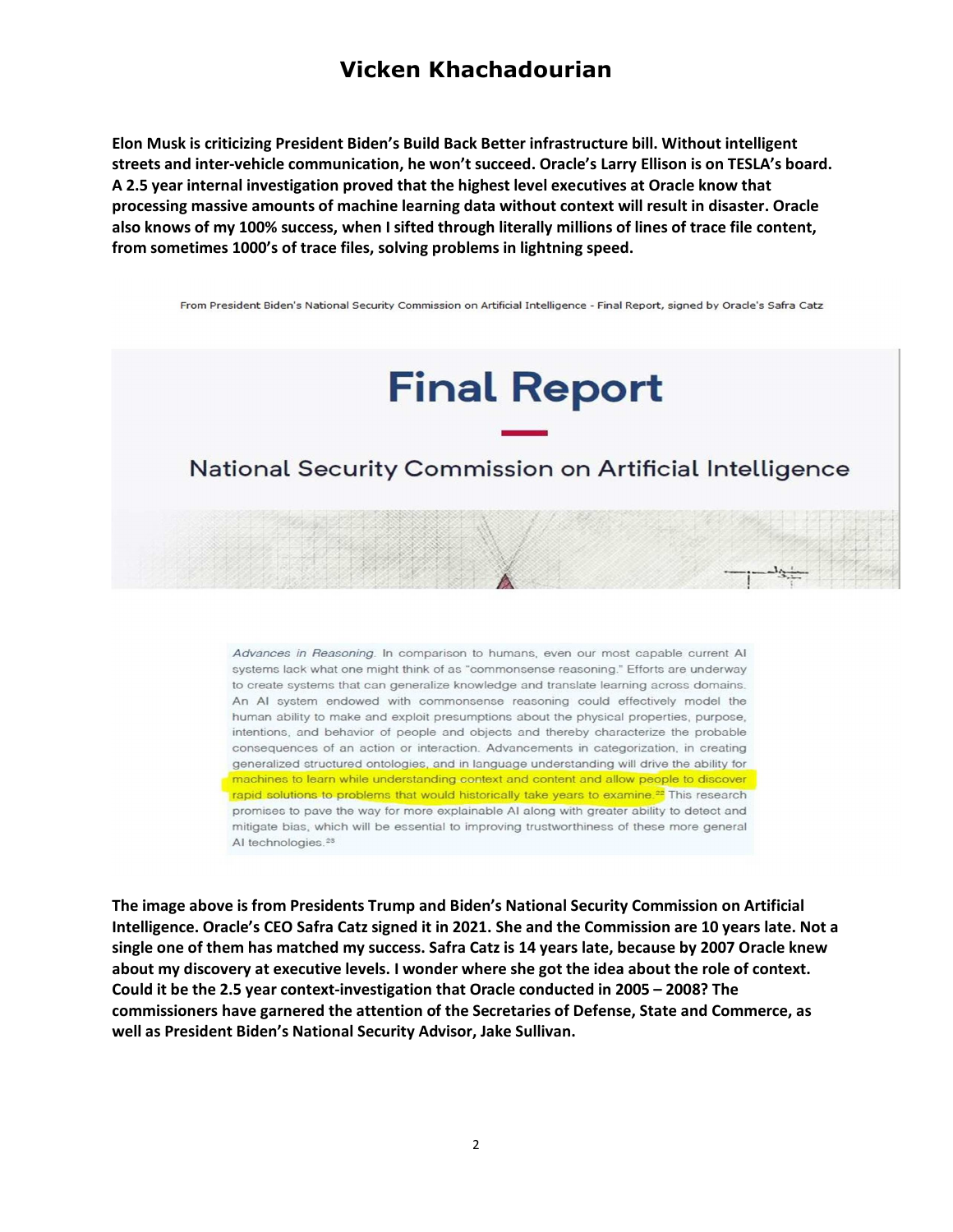**In their 2021 book,** *"The Age of AI and Our Human Future"***, Henry Kissinger, Eric Schmidt and Dan Huttenlocher of MIT, state on page 52 that** *"information is not self-explanatory, it is contextdependent…When information is contextualized, it becomes knowledge."* **Exactly right, since 1996.** 

**In the past, computers sent us our monthly banking, phone, energy statements, insurance bills, etc., but after 2010 for sure, they started taking over our actions like driving or flying commercial airplanes. Before all of that, by the mid-90's, Oracle was considered the de facto database for mission critical applications. Oracle's goal was to keep its databases up 24x7. Oracle greatly enhanced its diagnostics and monitoring tools, embedding them in every function. Data started being processed from many layers of the code all at the same time, coming to technicians in trace files the same way. That's when I discovered how massive amounts of data, being processed without context will result in disaster. Oracle eventually agreed with me, but they are light-years away from matching my success.** 

**The failures in TESLAs and Boeing 737, 777, etc., are the same. They are collecting data from different sources all at the same second, then making split second decisions. In Oracle's case the offense is worse. In addition to the software miscalculating, customer DBA's, Oracle's support reps and developers are getting lost, even after personally studying the diags. Human judgment and common sense is being destroyed. In TESLA-Full-Self-Driving or Boeing, the software may not be giving the operator any chance. The damages are more severe, people die.** 

**To understand context better, read the 1-page description of Former President of Stanford University, Dr. Donald Kennedy's analogy on my website.** 

**After I uploaded my resume to the job website indeed.com, it started sending me emails, telling me the following:** 



Rate your experience working at

## **Stanford University**

\*\*\*\*\*

**This is a good example of machine learning data being processed out-of-context. I never attended or worked at Stanford. A mistake like this in resume-reading is no big deal. A mistake like this in a TESLA autonomous driving will kill people. A mistake like this in a Boeing** *MCAS* **(Maneuvering Characteristics Augmentation System) will crash airplanes. Mistakes like these have been taking place in Oracle's product since 1996. My success rate since 1996 is 100%.**

 **In 2017, Larry Ellison finally agreed with my approach, officially, and labeled it as the biggest change to Oracle since the company's founding. I have no patent dispute with Oracle.**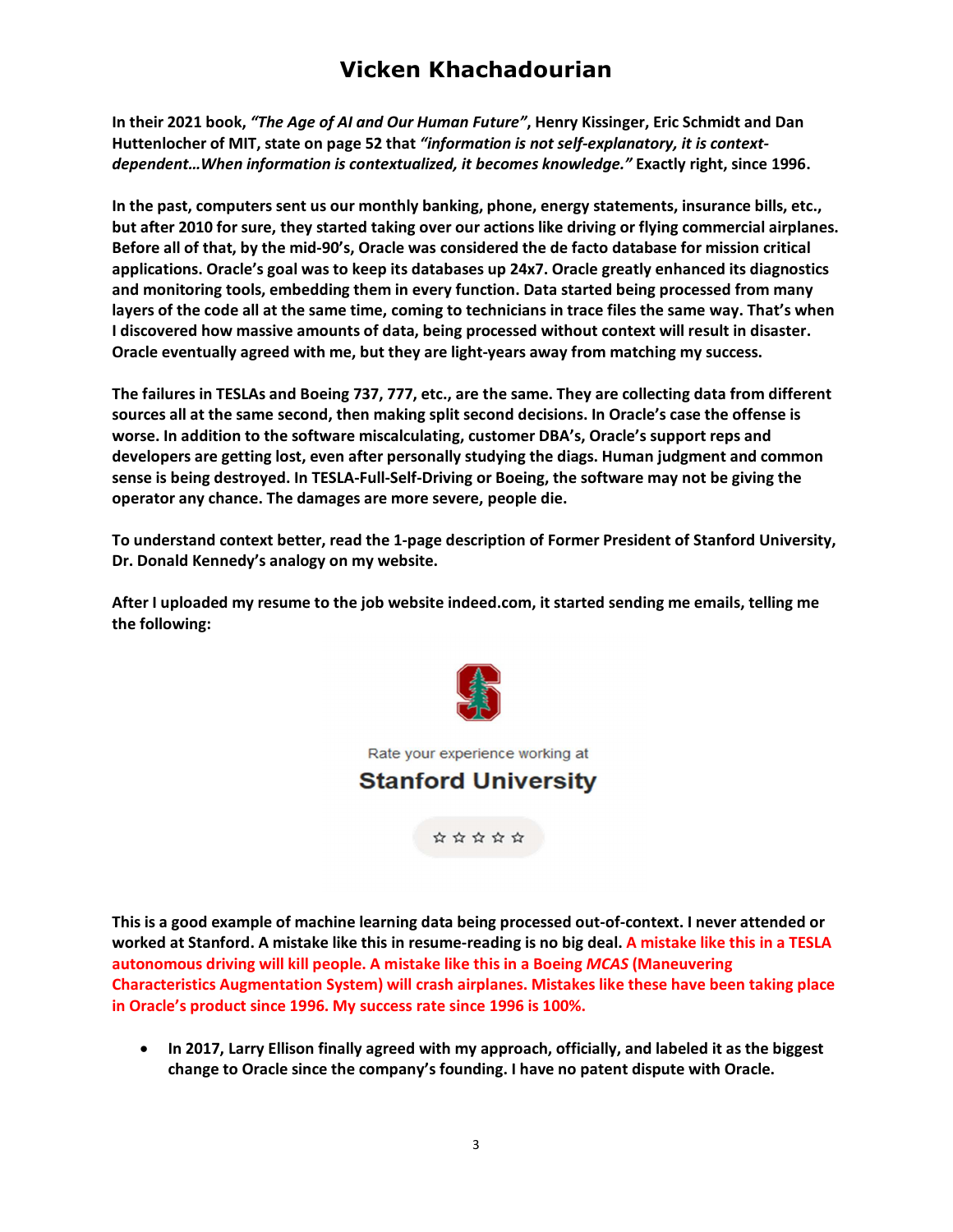- **After leaving Oracle, in a few weeks, I saved a \$450 million / year company called Southwest Traders from going under. Saved 800 jobs. See their president's letter on my website (Acknowledgements -1).**
- **When I was there in 2011, their damages were \$13 million. A crooked lawyer got paid by Oracle and kicked me out. I had stabilized their system for 6 weeks. A baseline they threw away. After firing me, in 2012 and 2013, their damages grew to \$116 million and \$233 million respectively. See the Acknowledgements link (4) on my website for evidence. Los Angeles Superior Court Case BC506710, Stanley Mosk Courthouse.**

**I sued that lawyer, Arthur Charchian. Los Angeles Superior Court Case BC536326 – Stanley Mosk Courthouse. Won in 2017. His own witness said under oath that I was worth \$200 / hr. The witness had a 30% share of the \$400 million failure (my website).** 

**After firing me, they collaborated closely with Oracle to save the system. They brought in a company called Trevera and spent \$17 for every \$1 they gave me. They failed and ended up throwing Oracle out. Trevera should have called me. Hundreds of people lost their jobs.** 

- **Sent an 80-page report to the Attorney General of Oregon on why the \$300 million, Cover Oregon project failed. She sued Oracle for criminal fraud, but with much lesser charges. She blamed Oracle's employees, but shoved the evidence of systemic failures under the rug. Oracle paid the State of Oregon \$100 million. She got reelected. Oracle's powerful.**
- **Sent evidence to 2 people who closely knew Presidents Clinton, Bush and Obama. They were under criminal investigations by both the FBI and the State prosecutors. Explained why their \$300 million Oracle project failure was not their fault. They were exonerated within weeks.**

**In February 2018 I met one of those 2 people, alone for 2 hours. The person gave me a hug and called me a hero. It feels good to save innocent people.** 

 **My discovery is the real reason why Oracle's revenues and profits have not grown since 2013. Across the entire Oracle customer base, many projects that need to grow are years behind schedule and millions over budget. Larry Ellison stepped down in 2014 to solve it. He's still failing. Customers keep flipping DBA's and developers on projects.** 

#### **Highlights:**

**87- 2009:** Database Support Rep at Oracle, Sales Rep and Manager of Sales Consulting.

5 years before Webex and many years before Zoom, before firewalls and the internet, my group used the Unix *tee* command to conduct online demo's by asking for customers' terminal ID's, starting a new Unix shell and tee'ing the output of the shell to the customer's terminal. In 1990, on 9,600 baud modems, on Oracle's SUN Workstations, my group was conducting online, on the spot demos of the Oracle product anywhere in the world, supporting more than 60 Oracle salesreps. This initiative saved the company millions. The innovative idea was Valerie Lipman's, my employee, not mine.

Remember, on Unix, standard input and output are treated as files.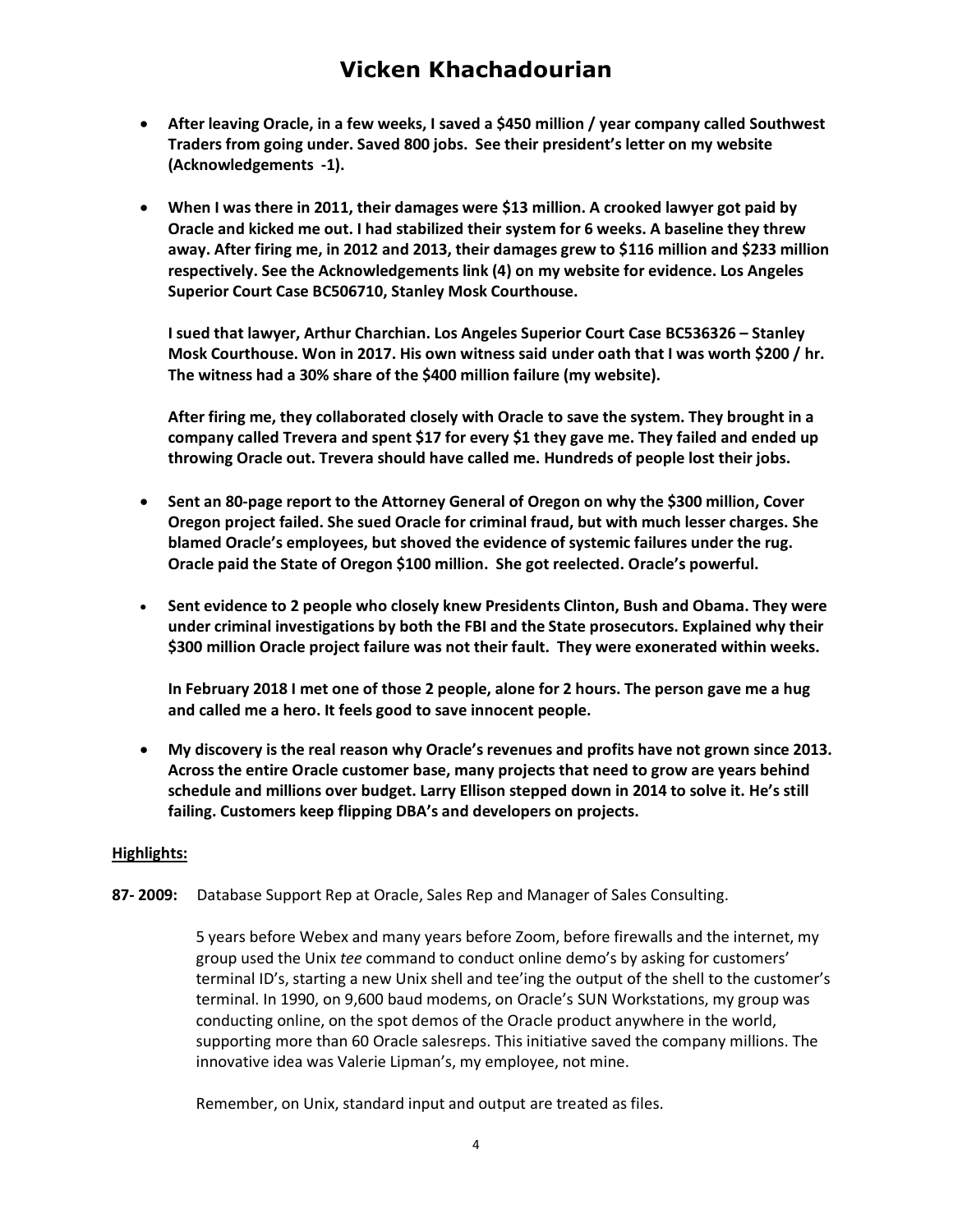**95 – 2022:** In 1996, after Oracle introduced the *max\_dump\_file\_size* parameter, as an Oracle Database Support rep I discovered that Oracle's trace files and parameters in the database code were being processed out-of-context. This is the root cause why many customers keep giving trace file after trace file on Service Requests to Oracle Support, with no solution after months of effort. Engineers don't know which part of the trace file is relevant and which part is useless. I proved that relevance changes by context.

> Started placing trace file content aside, evaluating them only after going over the technical stories of the customer. After reviewing everything from the metal to the user interface, solutions became obvious. Larry Ellison publicly agreed with this approach in 2017. Without my approach, Oracle developers would fix bug after bug, with no solution.

**2005 - 09:** Oracle conducted a 2 ½ year investigation, after which they concluded that I was right. My discovery proved that the problem was in every module of the product. The entire Oracle install base was being misdirected to rely on Oracle's diagnostics in very harmful ways.

> I looked at Oracle's Multi-Cloud Observability and Management platform. They are finally adopting what I advocated in my emails during the investigation. They are claiming the autonomous database is implementing it. I'm convinced they will fail, even though they are right in agreeing with me. They left my success unexamined. Oracle customers are vulnerable.

**2007:** Oracle made me the first one out of 4,600 support reps and developers to be a candidate for a patent involving Oracle's diagnostics and context.

> I have not pursued a patent battle with Oracle, and have no plans to do so. What I discovered then belonged to them. The VP's who rejected it, hurt Oracle much worse than they hurt me. Oracle still employs them. Oracle demanded officially that I solve all problems with a single, 2-page patent. After firing me they applied for over 150 patents in that area of the product. It was a setup for me to fail. Larry Ellison is leading the effort. So far, no solution. From 1977 - 2007 Oracle produced at least 1 billion error messages and trace files in all its systems, but never applied for a single patent about error messages and context. Proof that my discovery had tremendous merit and proof that they ignored it, until 2007.

- **2011:** Saved Southwest Traders (a \$450 million / year company) from going under. Saved 800 jobs. Check the first 8 links in the acknowledgements section of my website.
- Feb 2011: Sued Oracle in San Mateo County Court for wrongful termination about the faulty product.

My next attorney, Steve Ball, looked at my story and told me that the damages to Oracle's customers are much higher than the damages to me. Advised me to withdraw the case. I did. See his email on my website.

**Jun 2013:** While still working for Kaiser as the SWAT Team Oracle DBA, had an in-person interview at Los Angeles Superior Court in downtown Los Angeles for their Oracle system. I had evidence about the California Court Case Management System losing \$500 million on an Oracle / Deloitte project, which became a total loss, with proof about Oracle's culpability. The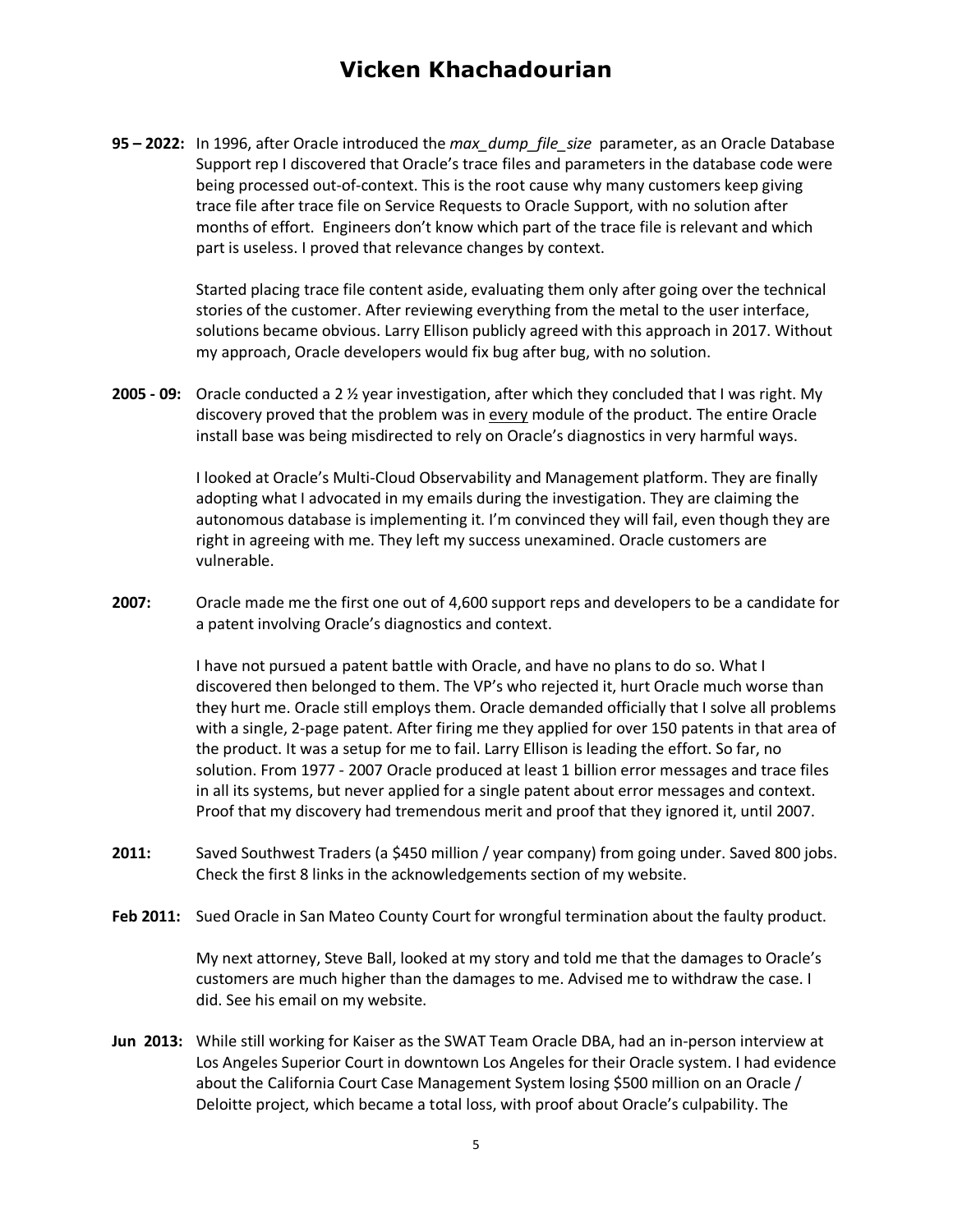interview was going very well until I showed them the evidence. The interviewers were Pratik Desai and Nakunj Gupta. Once they saw what I was presenting, they called in their manager. I don't remember his name. After 10 minutes or so they escorted me out to the court hallway. I never heard from them again.

This happened 4 months before President Obama's healthcare.gov website and Oregon's CoverOregon.com websites failed. Both on Oracle technology.

In March 2011, a recruiter called Ben Crosby contacted me right before I saved Southwest Traders. He told me about the California Court Case Management System, \$500 million disaster. He wanted me to join them. I went with Southwest Traders and saved it.

**2009 – 20:** Held Oracle DBA, E-Business Suite (EBS), Enterprise Security, Sarbanes – Oxley and IT positions at Hitachi Consulting (EBS), Kaiser Permanente (SWAT Team for the Oracle Database), Kubisys, Union Bank (Enterprise Security), Aramark (EBS) and several others.

> Technical Advisor for the Founder and CEO at Kubisys. Helped him with meetings and presentations for venture capital firms.

Informed very high ranking government officials about Oracle (DoD and DoJ). They took action. Maintained high credibility with them. When I'm seeing certain USDoJ actions, I'm confirming Oracle has powerful political influence.

 **2016:** Several months after my start day, Union Bank gave me 3 hours to sign a new agreement. I was asked to give up the right to an attorney and designated Union Bank as my attorney in case we had an intellectual property related dispute. I signed it under duress. I only had \$6,000. I knew then that Oracle was desperate. I was doing useless work at Union Bank as far as IP went. My position was for database cyber security. Their Enterprise Security operations were nothing but a bloated joke.

> Couple of months later, they let me go. I've applied with them multiple times since then. They were not interested in my value. Only the exploitation of my value, to help Oracle.

**2017:** Larry Ellison finally agreed with me. At the September 2017 earnings call, he said:

"…*and we are in the Cloud infrastructure business looking at network logs and operating system logs, and storage hardware logs, we are also looking at database logs, we are looking at people trying to log on to application systems and the passwords they are reducing…"* 

He finally agreed to place diag data in context of tech stack layers. Now he needs to help his friend Elon Musk stop killing people in his TESLAs, and stop making promises that Oracle's top executives knew as early as 2007 that are not achievable.

Larry's agreement was 21 years late. The damages to Oracle's customers are in hundreds of billions of dollars. During the December 2019 quarterly earnings call, he labeled these changes as the most important Oracle product introduction since the company's founding.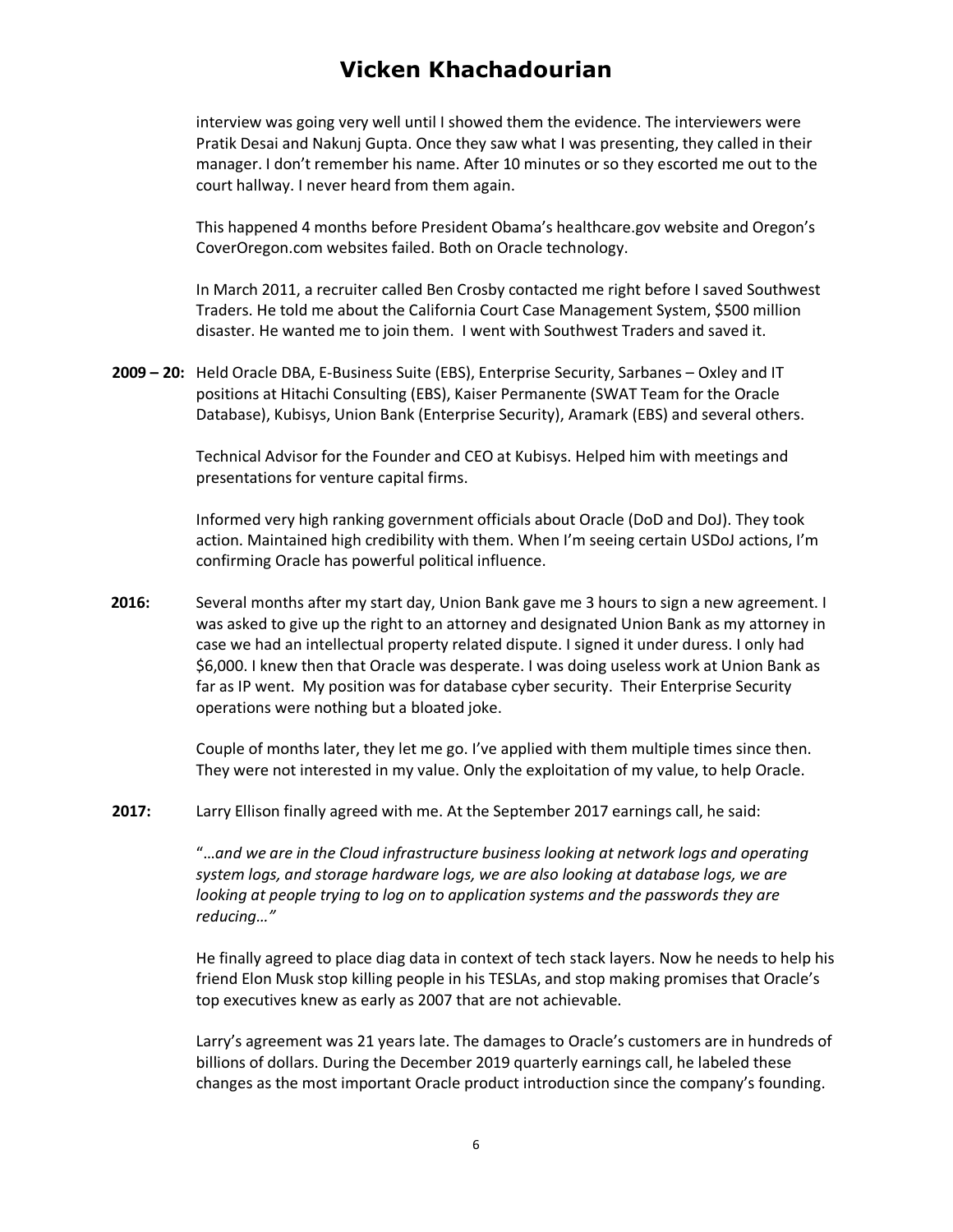In September 2021, during the earnings conference call, Larry admitted that Oracle and Netsuite were pioneers in Cloud Computing. True. Oracle was at least 4 years ahead of AWS. This contradicts his statements in 2013 – 2017 when he kept explaining Oracle's failures to increase revenues and profits as: Oracle's transitioning to the Cloud. How did AWS beat Oracle, after being "4 years late to Oracle"? Larry knows or should have known. Oracle's failure is happening because the flaw I discovered is in every function of the Oracle product. It did not raise error messages, so it was easy to dismiss and cover up. Oracle was more than 15 years late in addressing it. Then they dumped my 100% success rate, bought my lawyers and government officials.

- **Dec 2019:** Imagine a 0.3 mile radius circle around my house. In that circle, my Blackberry Passport could send and receive text messages fine. Its internet access was fine. The connection bars were healthy and it gave notification that I got vmail. When I tried to make or receive phone calls, it said no communication, etc. All other phones in that circle worked fine. Once I got out of that circle, the Blackberry worked fine. I called the phone company and they escalated the case. No solution. I went to the police and showed them proof of my whistleblowing and that I had lengthy and multiple meetings with federal agents. They sent me to the FBI. I went to the FBI, they sent me to the police. I gave up. In a few weeks, the phone started working fine again. I made a video and posted it on Youtube. I drove in 5 directions and filmed it. It's a 1-hour, boring video, but it documents the strange event.
- **2020:** Right before COVID hit the USA, in Feb-Mar 2020, Google evaluated my resume and concluded that I'm a good fit as their \$15 / hr Google-camera-car driver. I guess they saw no other value in me. Despite all the lawsuits that I had listed on my resume and website, they coasted me through the hiring and on-boarding. Then they requested that I park the car in a location that was always visible from my home. I also learned that I could not talk on the phone while driving, even with Bluetooth or hands free. When I asked the onboarding team if the cameras in the car were going to be on 24x7, they said that the cameras were going to be on only when the car was driving. My question then was: Why should I park in a location that is visible from my house?

I concluded that hiring me was a scheme to keep an eye on me 24 x 7, for surveillance purposes. When HR departments and recruiters see my resume, they cannot run away fast enough. These guys wanted me, and wanted me with urgency.

I declined their job offer. It looked funny. I also told them that I was fired from Oracle for innovating, and that Oracle purchased SUN Micro a month after they fired me, and that Oracle knew then that their business model was at risk. I told the Google recruiters that Larry Ellison said that Oracle purchased SUN Micro for JAVA, and that Oracle's \$9 billion litigation against Google for JAVA copyright had no merit. Oracle eventually lost the case at the Supreme Court, but is still trying to win by other litigation about copyrights (Andy Worhol / Prince).

**85 – 2002:** A year before finishing my math degree at U.C. Berkeley, I got the contract to computer score San Francisco Marathon (1985). It was the  $4<sup>th</sup>$  biggest marathon in the country, after New York, Boston and Honolulu. I was still at school and was tending bar on the side.

The industry used a timing device called Chronomix. It cost thousands of dollars. I replaced it